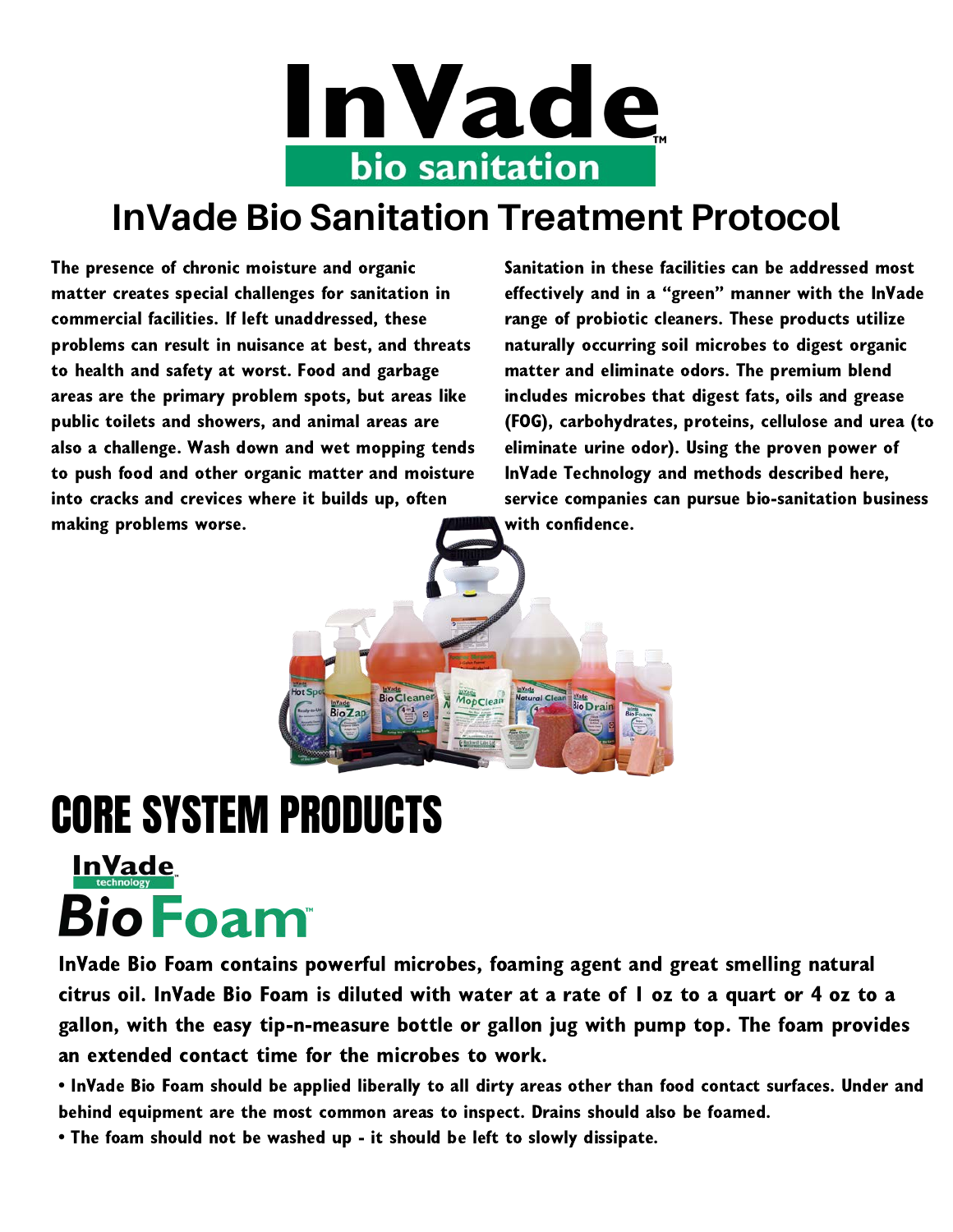• Early mornings, or after close are the best times to apply - the product should be left undisturbed for as long as possible. No need to wash down.

For an initial complete clean out, typical restaurant kitchens should be budgeted at 1 to 2 hours of labor and 4 to 8 oz of Bio Foam concentrate (1 to 2 gallons diluted).

• Monthly foaming is ideal as a standard service in all types of commercial food accounts. Maintenance will require about half the time and material as the initial cleanout, as a rule of thumb.

• For best results, InVade Bio Foam should be used with the Foamer Simpson, or if a hose outlet is available, a hose-end foamer can be used to save time.

## **InVade Bio Cleaner**

InVade Bio Cleaner is a versatile, liquid cleaner containing microbes and citrus oil, as well as chemical cleaners. In accounts with lots of floor level problems, InVade Bio Cleaner should be sold to the client for regular use in their mop water or spray water (no other cleaners needed).

• For mopping, 4 oz of InVade Bio Cleaner should be used in the standard mop bucket (3-4 gallons).

• It can also be applied with a hose-end sprayer or power sprayer, at a rate of 1-2 oz per gallon of water. • InVade Bio Cleaner may also be sprayed in the same manner as InVade Bio Foam, without the need for special foaming equipment ("poor man's foaming"). It will typically take 2-3 treatments to be as effective as one initial foam treatment, but for maintenance, it will work well.

## <u>InVade</u> **Bio Bullet**

InVade Bio Bullets are solid blocks laden with a high concentration of powerful microbes that slowly dissolve and release the microbes as water runs over them. They are ideal for continuous treatment without equipment.

• 5 lb Bullets are perfect for grease traps, to reduce required pump outs and odors.

• 1 lb Bullets are ideal for small traps and interceptors, or for placing in larger rectangular collection drains.

• 100 gram "Minis" or 50 gram beverage tray "BT" Bullets can be put just about anywhere with chronic moisture – beverage fountain trays, condensation pans under ice machines, in or on top of smaller floor drains, and in urinals.

### Core System Equipment

# Foamer Simpson<sub>m</sub> 5.0

- Ideal for Use with InVade Bio Foam, OutLAST PRO or other foaming products
- Compact Size: 5.0 Liter (1.3 Gallon) Tank For maximum portability
- 6.5 Foot Hose Can reach farther without moving the tank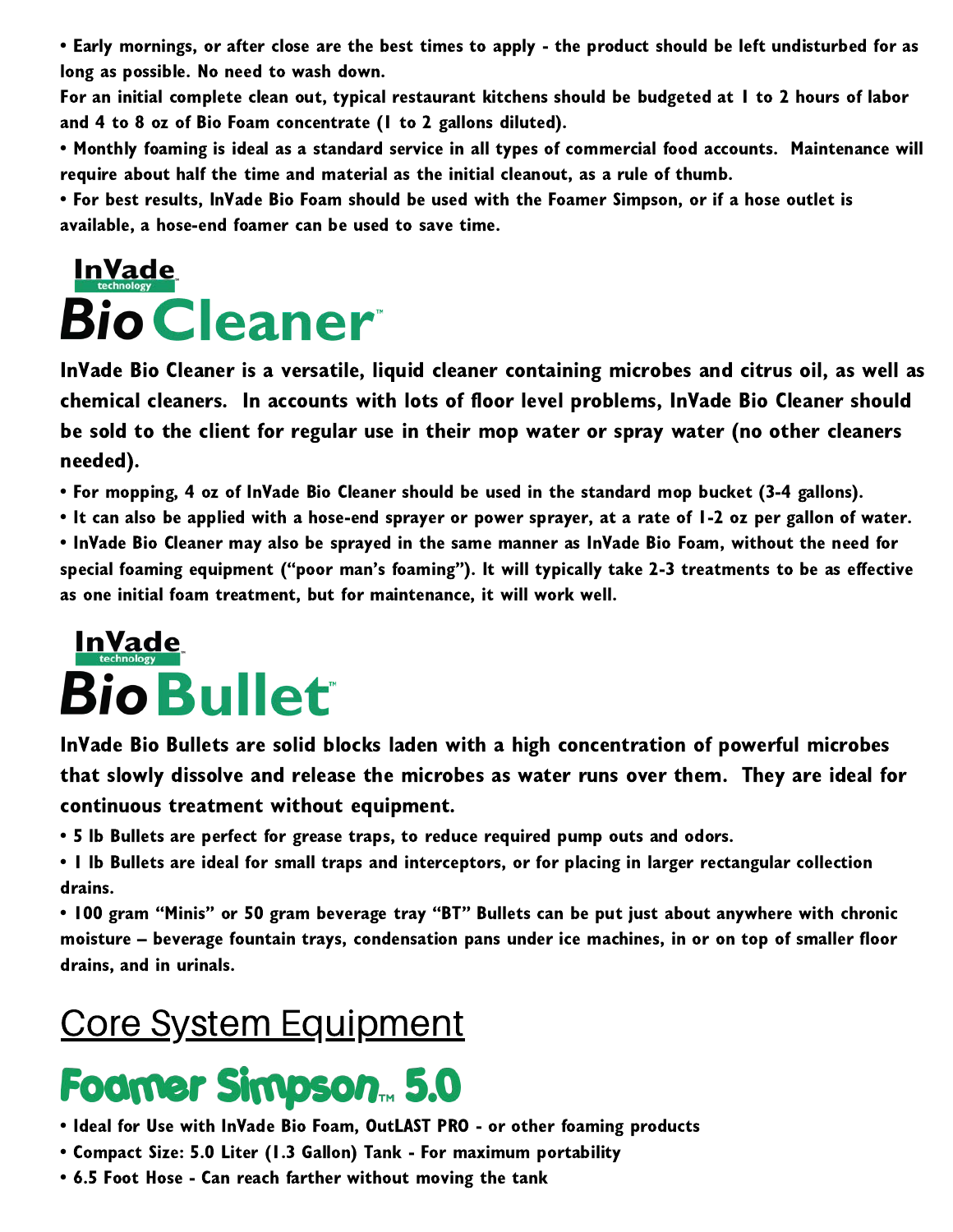• 17 Inch Wand - Drains can be foamed while standing up. No tool change needed to spray surfaces and foam drains

- Angled Wand End Tip Easier to spray underside of equipment
- Extra Wide Stability Base Won't tip over when placed on surfaces

### Floor Level Treatment

#### Under Equipment

• InVade Bio Foam should be applied under the entire surface of equipment being careful to avoid electrical outlets.

- Equipment should be pulled away from walls if possible before treatment.
- Equipment with chronic moisture flow such as ice machines is a frequent problem area.

#### Grout, Cracks and Peeling Baseboards

• InVade Bio Foam should be applied at the floor wall junction and around equipment legs.

• Regular use of InVade Bio Cleaner or Mop Clean is a must if there are cracks in tile or missing grout. The foaming required for monthly maintenance will be reduced, as most floor areas will be addressed with regular Bio Cleaner use. Black grime build-up in cracks, edges and grout lines will also diminish.

#### **Drains**

- Foamer Simpson 5.0 17" wand can be used to fill drains with foam with minimal bending over.
- InVade Bio Drain is a gelled formula that provides extended contact time for the microbes with the drain walls without the need for foaming equipment and it can be applied by the client.
- InVade Bio Bullets can be placed inside or on top of floor drains for ongoing treatment.

### **Other Treatment Areas**

#### Beverage Taps and Feed Lines

- InVade Bio Foam is ideal for treating the sticky build-up on the outside of line bundles under taps.
- InVade Bio Drain is ideal for treating "sugar snake" in soda fountain drain lines.
- InVade Bio Bullet BTs or Minis can also be placed in drip trays for ongoing treatment.

#### Stoves and Deep Fryers

- Grease splatter buildup on the walls, sides, and under equipment should be foamed liberally.
- Daily use of InVade Bio Cleaner or InVade Mop Clean will eat grease buildup on the floor reducing slip and fall liability.

#### Trash Receptacles

- InVade Bio Foam should be applied to the inside and outside of trash cans.
- Dumpsters and pads should be foamed with InVade Bio Foam or sprayed with InVade

#### Bathrooms – Odor Elimination

- All bathroom fixtures such as toilets, urinals and drains should be foamed liberally.
- Spraying bathroom fixtures with InVade Bio Cleaner is effective for daily maintenance.
- InVade Bio Bullets make excellent urinal blocks.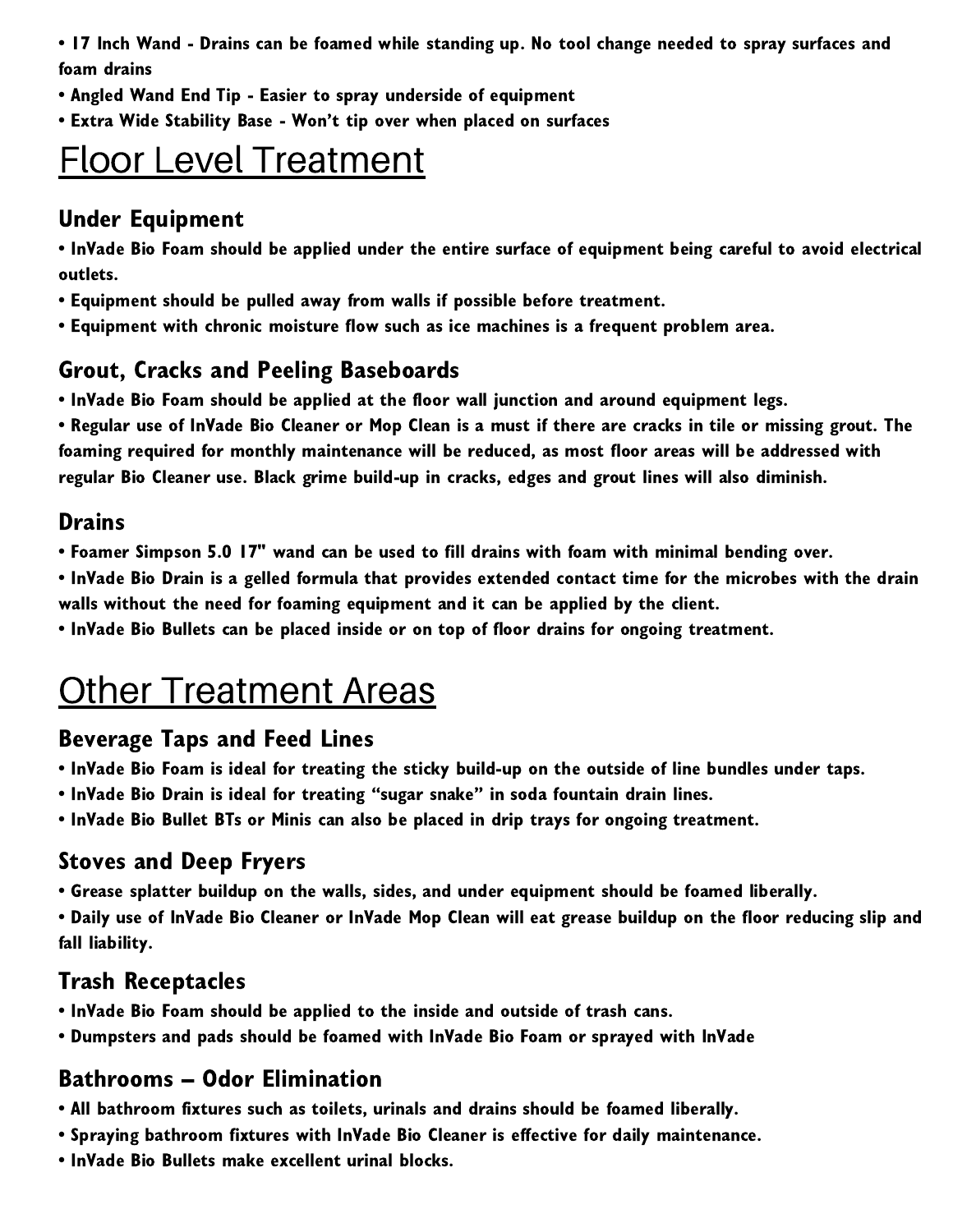# COMPLETE SYSTEM PRODUCTS



The same highly effective InVade Bio Foam in a ready-to-use aerosol can.

• Ideal for drains, cracks, crevices and other areas or voids with organic build up.

• 360 degree valve with finger actuator/straw and a reusable 24" hose extension for easy applications (hose extensions are also sold separately).

# **InVade 1opClean**

Pre-measured packets of all-in-one cleaner with microbes, citrus oil and chemical cleaners, perfect to clean and deodorize hard surfaces.

- Convenient 4 oz packets for daily use and easy application.
- 32 packets are included in each dispenser box for a one month supply.
- One packet may be diluted in a one quart spray bottle for spray applications.



A specialized drain cleaner that uses natural microbes and citrus oil in a thickened formula that clings to the side of drains.

- Provides extended contact time for the microbes to eat build-up on drain walls.
- May also be used with power-sprayers, hose-end sprayers and mopping applications.



A versatile, ready-to-use microbe-based liquid for quickly eliminating organic odors at the source on a multitude of surfaces.

- Ideal for carpets, walls and fabrics, may also be used in garbage receptacles and restrooms.
- Contains natural citrus oil for a light and fresh scent.